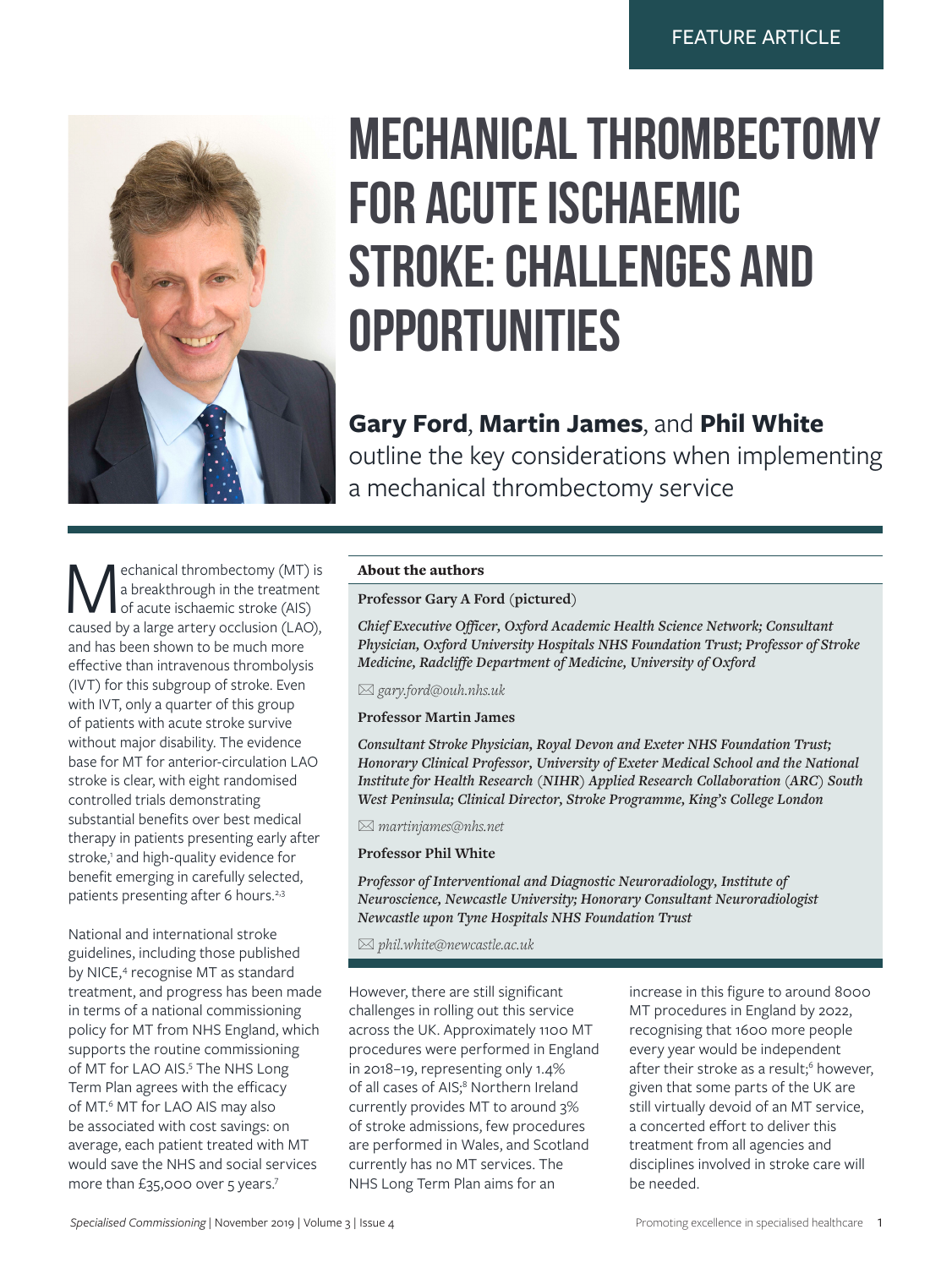This article outlines the key considerations when introducing an MT service, focusing on the most significant changes—reconfiguration of hyperacute stroke, ambulance, and imaging services—and offering practical recommendations for stroke service reorganisation and development of a business case. Lessons learned from the earlier implementation of IVT, primary percutaneous coronary intervention (PPCI) for ST elevation myocardial infarction, and centralisation of acute stroke services are also considered.

# Reconfiguring hyperacute stroke services

Hyperacute stroke services are conventionally divided between comprehensive stroke centres (CSCs), which are both IVT- and MT-capable, and primary stroke centres (PSCs), which deliver IVT but depend on secondary transfer to a CSC for MT treatment. Hyperacute stroke care may be delivered through two models. In the 'mothership' model, all patients with suspected stroke are taken directly to a CSC, possibly bypassing a nearer PSC, which results in greater onset-to-treatment times for IVT for some patients but removes the need for secondary transfer by road ambulance or helicopter. In the 'drip-and-ship' model, local IVT may be delivered at PSCs before patients with AIS eligible for MT are transferred to the CSC. The choice of approach depends on geography and travel times, availability of appropriately skilled staff, urban/rural split, and other factors, including the maximum practical size of a CSC under a mothership configuration and the minimum recommended size of a PSC in a drip-and-ship model.

To maintain the recommended minimum 600 admissions to any hyperacute stroke unit, the number of acute admitting centres in the UK will need to be reduced—for

example, the modelled maximum number of PSCs and CSCs combined in England would need to be about 80, whereas the maximum number of MT-capable CSCs treating a minimum of 150 patients would be 40.<sup>9</sup> Time to MT is reduced if patients directly attend a CSC, even if that involves travelling further than the nearest PSC; however, such decisions applied universally jeopardise the sustainability of networks by overloading CSCs and reducing admissions to many PSCs to unsustainably low levels.9 Modelling has shown that planning at a regional or national level is needed when significant reconfiguration of services for both IVT and MT is required if the benefits are to be optimised, because planning at sustainability and transformation partnership level is likely to lead to suboptimal service organisation for patients.10

> *… some parts of the UK are still virtually devoid of a mechanical thrombectomy service …*

#### **Ambulance services**

Approximately half of patients with suspected stroke who present to ambulance services have a final diagnosis of a stroke mimic, meaning that fewer than one in 10 are likely to meet the clinical and radiological characteristics appropriate for MT. Ideally, these patients should be identified early and rapidly transported to a CSC to reduce time to treatment. Although centralisation of stroke care already requires ambulance services to provide pathways promoting rapid access to specialist care in line with national clinical guidelines,<sup>11</sup> the main immediate impact of MT provision

for ambulance services will be further centralisation of specialist care for a small proportion of patients with major stroke.

Stroke pathways within ambulance services in the UK vary considerably, and regions expanding MT provision will need to consider whether differences may impact on efficient direct transfers for treatment. Ambulance services and commissioners must be involved early in the planning of acute stroke pathways, including repatriation pathways. Services must plan to deal with the resource implications of an increasing number of MT secondary drip-and-ship transfers. A coordinated network approach will be needed.

### **Radiology**

Emergency vascular imaging of LAO stroke is critical for the selection of appropriate patients for onward referral to MT. Computed tomography (CT) is the basis of most emergency neuroimaging for suspected stroke in the UK, and is preferred to the alternative magnetic resonance imaging for reasons such as speed and ease of access. For the selection of patients suitable for MT, a combination of non-contrast computed tomography—a well-established standard imaging modality for stroke prior to IVT—and computed tomography angiography (CTA) is most appropriate. The relatively low levels of MT currently being performed in the UK are, in part, due to lack of routine use of CTA in local stroke imaging protocols. Universal implementation of CTA in all hospitals receiving patients with suspected acute stroke therefore represents the first phase in forming effective acute stroke MT networks across the UK. Because most initial stroke imaging will be performed in non-neuroscience centres, this is where the largest expansion in the provision of acute stroke imaging will be needed, requiring new equipment, new software, and training of radiologists and stroke physicians to interpret CTA or use appropriately validated artificial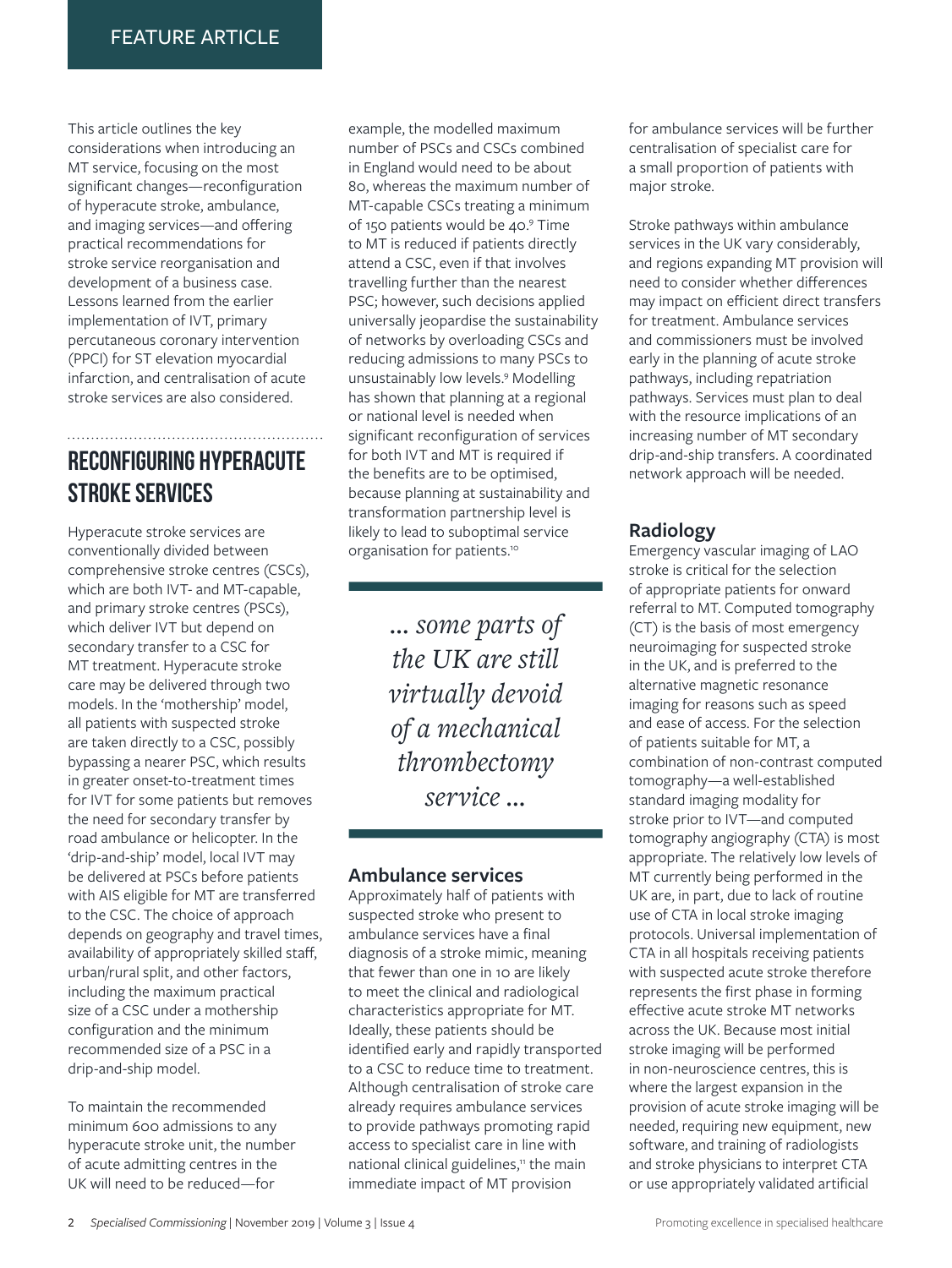intelligence (AI) software for immediate CTA decision support. Because MT provision extends to 24-7 coverage, around-the-clock imaging interpretation/ support will be needed to facilitate clinical decision making, and it may be necessary to use outsourced emergency radiology reporting and validated AI software where local radiology services are not available out of hours.

# The lessons of past **EXPERIENCE**

Thrombectomy is not the first high-value treatment to require major service reconfigurations, and it is helpful to reflect on the implementation of other disruptive innovations to learn what does and does not work. Boxes 1–312–17 review the service reconfigurations required for PPCI for myocardial infarction, IVT, and centralisation of acute stroke services, respectively, highlighting the key lessons learned.

Three 24-7 MT services are already running successfully in England, and their experiences are helpful to illustrate the challenges, pitfalls, and drivers needed to adapt existing stroke services to deliver MT to eligible patients. For example, the first commissioned 24-7 MT service was established in the University Hospitals of North Midlands NHS Trust (then North Staffordshire NHS Trust) in January 2010, and has since treated more than 500 patients.<sup>12</sup> This required redesign of acute stroke treatment pathways within the trust and across the region. Communication was key throughout, and the service could not have worked without the cooperation of many specialties. The current challenges for successful implementation of an MT service are related to workforce limitations and the adoption of a functioning network approach to the service by CSCs and their referring PSCs. NHS England's initiative in establishing integrated stroke delivery networks (ISDNs) is

#### Box 1: Key lessons from the implementation of PPCI for STEMI

Much like MT, PPCI for STEMI was a ground-breaking treatment that required massive changes to infrastructure and service provision. Strong support from the DH and professional societies was required for the implementation of PPCI as the new standard of care for STEMI to gain traction, with national leads tasked with facilitating implementation. Despite the challenges and barriers, an increase from 39% of eligible patients treated with PPCI to 90% was achieved within just 3 years between 2008 and 2011,<sup>12</sup> and PPCI is now the default treatment for STEMI.

Key lessons from this experience were:

- co-ordinated regional networks were critical to the implementation of reconfigured services
- all centres offering a new emergency interventional treatment should have a plan that ensures that patients will be able to access this treatment on a 24-7 basis, 365 days a year, within a finite time period (e.g. 2 years)
- regular communications and meetings allow newer centres to quickly move up the learning curve and adopt best practice
- continuous data monitoring of the process and outcome measures is essential to demonstrate that treatment is benefitting patients and providing cost-effective care.

MT=mechanical thrombectomy; PPCI=primary percutaneous coronary intervention; STEMI=ST elevation myocardial infarction

#### Box 2: Key lessons from the implementation of IVT

Although some UK sites participated in previous trials of IVT for AIS in the 1990s, NHS services and the DH had no plan or strategy for the implementation of an acute stroke therapy once alteplase was licenced in 2003. Thrombolysis was a disruptive innovation that was challenging to incorporate into existing care pathways for stroke, and there was resistance to the shift to a 24-7 service capable of delivering IVT that meant progress was slow until the National Stroke Strategy prioritised implementation from 2007 onwards. It was not until 17 years after the publication of the pivotal alteplase study that all hospitals in England that receive acute stroke patients were delivering IVT and around 12% of all ischaemic stroke admissions were receiving alteplase.<sup>12</sup>

Key lessons from the experience with IVT were:

- regional clinical networks provided clinical leadership and managerial support and were key to the development of local implementation plans and sharing best practice to deliver IVT
- working with ambulance services and emergency department teams was critical to improving recognition of stroke and expediting the emergency response
- protocol-driven access to urgent brain CT was critical to reducing door-to-needle time for IVT
- development of teams to deliver around-the-clock IVT services required multiple specialties to support on-call rotas
- in some large metropolitan areas, rates of IVT did not improve until services were centralised.

AIS=acute ischaemic stroke; CT=computed tomography; IVT=intravenous thrombolysis

critical to the success of delivering equitable care. Developing a robust business case for provider trusts is also essential. Box 4 summarises the key learnings from the development of the North Midlands service.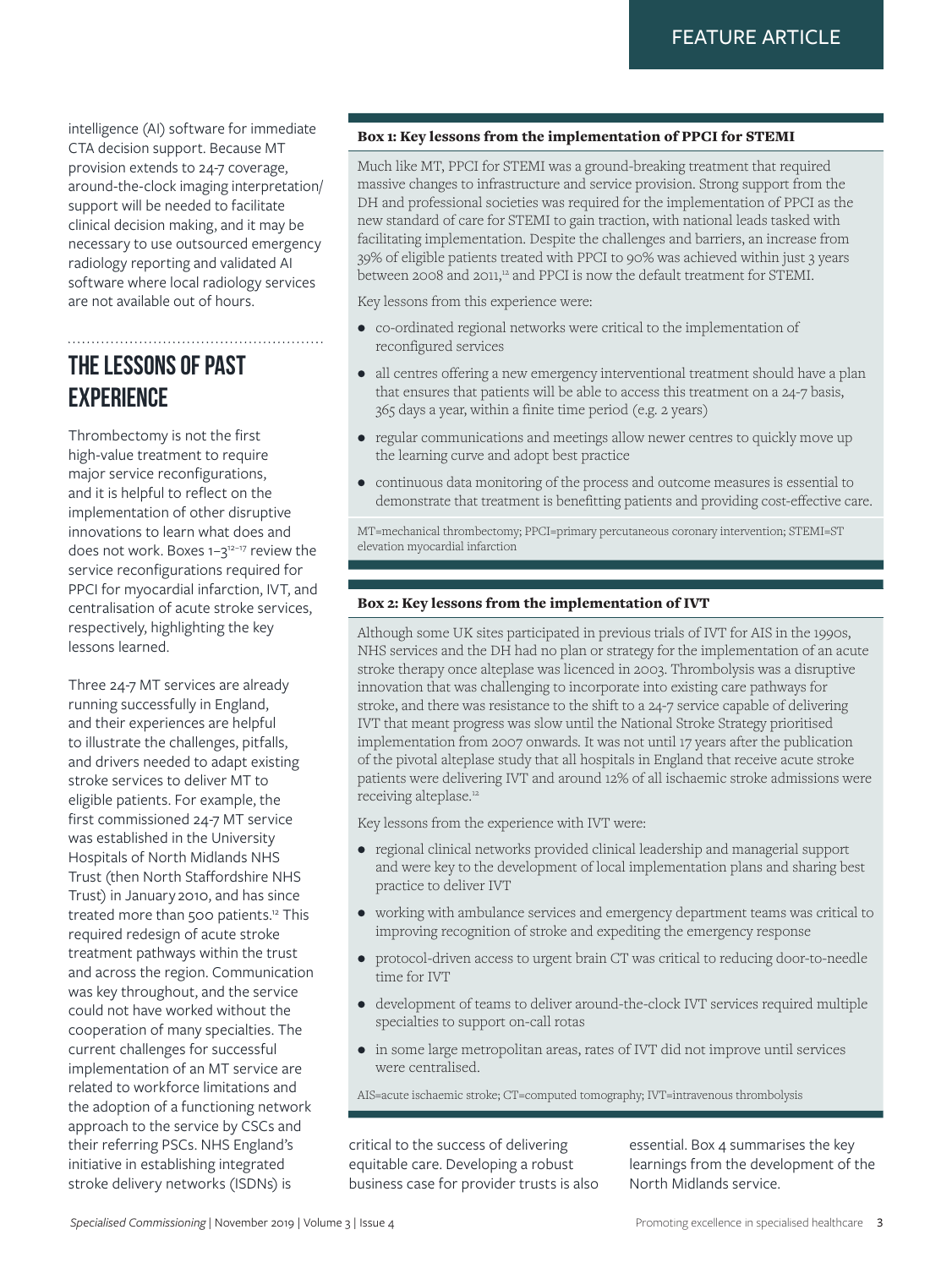#### Box 3: Key lessons from the centralisation of acute stroke services

Centralisation of London and Greater Manchester's stroke services in 2010 was driven by a combination of compelling evidence and policy ambition as a result of substantial variations in care<sup>13</sup> and a lack of 24-7 delivery of care, which meant that only people presenting to certain hospitals within certain hours were receiving the right care at the right time. There was a particular need to improve access to IVT.14

In 2010, London and Greater Manchester implemented 'hub-and-spoke' models, with a small number of HASUs providing acute stroke care over the first hours following stroke, then transferring stable patients to units providing ongoing acute rehabilitation care.15 In London, eight 24-7 HASUs offered rapid access to imaging, specialist assessments, and treatment with IVT if appropriate. All patients with suspected stroke were eligible for treatment in a HASU within 48 hours of onset, with all patients in London within a 30-minute 'blue-light' ambulance journey of a HASU. The London centralisation resulted in significant reductions in patient mortality and length of hospital stay compared with the rest of England,<sup>16</sup> and a significantly higher likelihood of delivering evidence-based clinical interventions than elsewhere,<sup>13</sup> with cost-effectiveness achieved through the impact on outcomes.17

In Greater Manchester, 'partial' centralisation was implemented initially, within two out of three HASUs: two operating 'in hours', and a third operating 24-7 and accepting 'out-of-hours' patients from the other two HASUs. However, further centralisation was required, as the original partial centralisation had not delivered the anticipated benefits.

Key lessons from the experience of centralising stroke services were:

- service models should ensure that all patients with stroke have access to timely evidence-based care
- local change leaders should have sufficient authority to ensure that all stakeholders engage throughout the planning process
- meaningful clinical standards linked to financial incentives, including capital investment and additional transition funding, can help to ensure that services have sufficient capacity to deliver care
- sufficient operational capacity, e.g. from networks, can facilitate timely implementation of change
- a clear evaluation plan can help to determine whether the planned objectives are achieved.

HASU=hyperacute stroke unit; IVT=intravenous thrombolysis

## **SUMMARY**

MT for AIS represents a once-in-a-generation opportunity to alter the miserable prognosis for the most devastating form of stroke, with substantial benefits for individuals and for wider health and social care. Such a step change in treatment for many people with major disabling stroke requires considerable infrastructure to deliver, and will involve further centralisation of services for hyperacute stroke. The NHS Long Term Plan's objective of a 10% increase in MT in England by

2022<sup>6</sup> is commendable, but previous centralisations in the UK have been limited to a small number of mainly metropolitan areas, with others proving very slow to progress. National implementation of MT for stroke requires the resources and leadership that were necessary to implement similar innovations in the recent past, working within new collaborative ISDNs. The opportunity to make thrombectomy a routine option for the treatment of eligible patients with stroke across the UK requires visionary and concerted input from all agencies and disciplines involved in stroke care, but the

game-changing outcomes for patients eligible for this treatment will certainly be worth that effort.

*Mechanical thrombectomy for acute ischaemic stroke: an implementation guide for the UK* can be freely downloaded from: **www.oxfordahsn.org/our-work/ adopting-innovation/mt-guide/**

## Acknowledgement

Medtronic provided an unrestricted educational grant for the production of the implementation guide discussed in this article. Medtronic had no input into the content of this article, and editorial control remained with the authors and *Specialised Commissioning* at all times.

Jemma Lough, independent medical writer, helped draft this article. We thank all of the chapter authors for their contributions to the implementation guide on which this article was based.**SC**

## **REFERENCES**

- Flynn D, Francis R, Halvorsud K et al. Intra-arterial mechanical thrombectomy stent retrievers and modern devices in the treatment of acute ischaemic stroke: a systematic review and meta-analysis with trial sequential analysis. *Eur Stroke J* 2017; **2**: 308–318.
- 2. Saver J, Goyal M, Bonafe A et al. Stentretriever thrombectomy after intravenous t-PA vs. t-PA alone in stroke. *N Engl J Med* 2015; **372**: 2285–2295.
- 3. Noguiera R, Jadhav A, Haussen D et al. Thrombectomy 6 to 24 hours after stroke with a mismatch between deficit and infarct. *N Engl J Med* 2018; **378**: 11–21.
- 4. NICE. *Stroke and transient ischaemic attack in over 16s: diagnosis and initial management*. NICE Guideline 128. NICE, 2019. Available at: www.nice.org.uk/ng128.